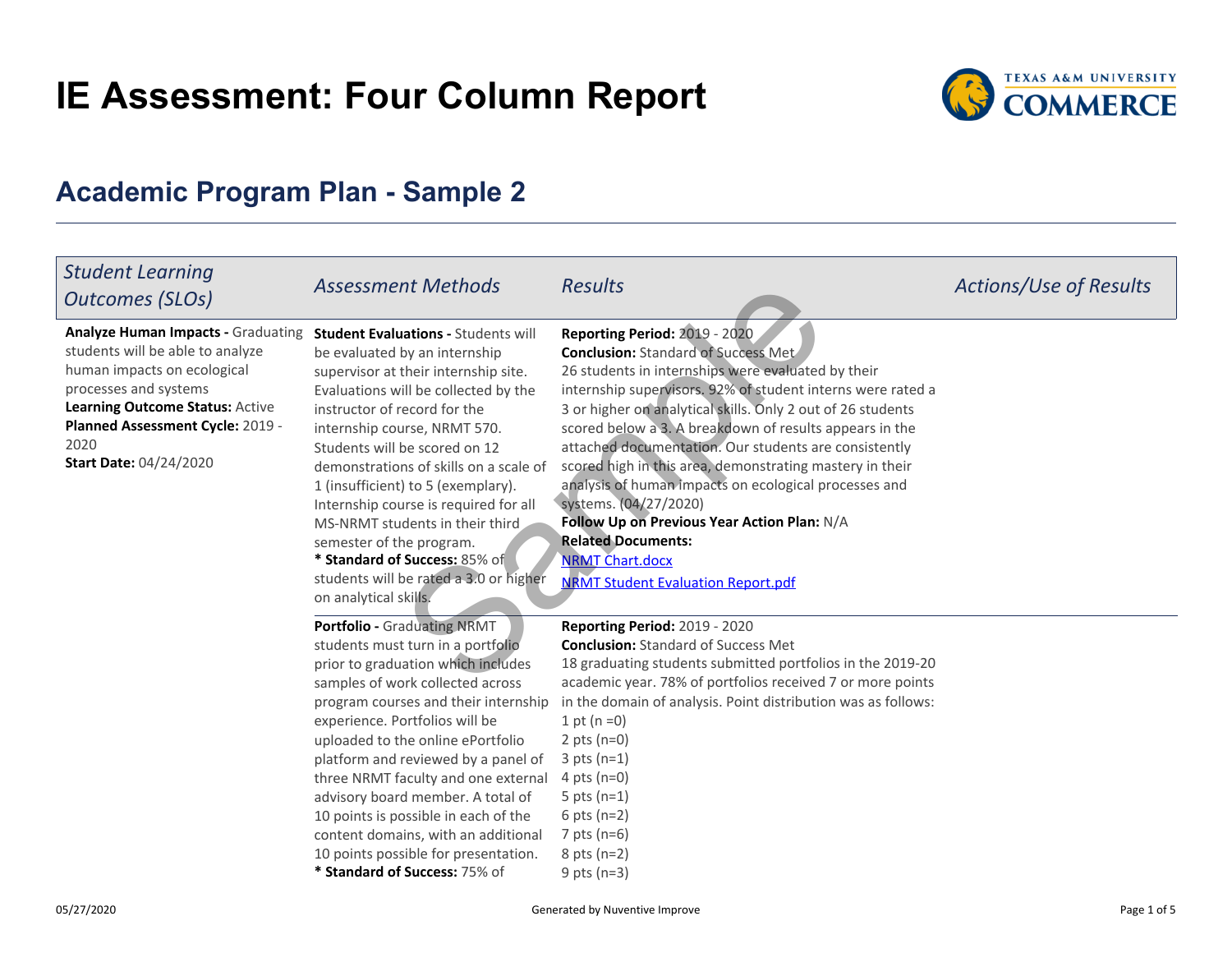| <b>Student Learning</b><br>Outcomes (SLOs)                                                                                                                                                                                                                                                                   | <b>Assessment Methods</b>                                                                                                                                                                                                                                                                                                                                                                                                                                                                                                            | <b>Results</b>                                                                                                                                                                                                                                                                                                                                                                                                                                                                                                                                                                                                                                                                                                                                                                                                                                                              | Actions/Use of Results |
|--------------------------------------------------------------------------------------------------------------------------------------------------------------------------------------------------------------------------------------------------------------------------------------------------------------|--------------------------------------------------------------------------------------------------------------------------------------------------------------------------------------------------------------------------------------------------------------------------------------------------------------------------------------------------------------------------------------------------------------------------------------------------------------------------------------------------------------------------------------|-----------------------------------------------------------------------------------------------------------------------------------------------------------------------------------------------------------------------------------------------------------------------------------------------------------------------------------------------------------------------------------------------------------------------------------------------------------------------------------------------------------------------------------------------------------------------------------------------------------------------------------------------------------------------------------------------------------------------------------------------------------------------------------------------------------------------------------------------------------------------------|------------------------|
|                                                                                                                                                                                                                                                                                                              | students will score 7 out of 10 or<br>more possible points in the domain<br>of analysis.                                                                                                                                                                                                                                                                                                                                                                                                                                             | 10 pts $(n=3)$<br>Student portfolios demonstrated competency in the<br>analysis of human impacts on ecological processes and<br>systems. Artifacts selected by students to represent this<br>learning outcome primarily included essays, papers, and<br>research projects submitted for courses. (04/27/2020)<br>Follow Up on Previous Year Action Plan: N/A                                                                                                                                                                                                                                                                                                                                                                                                                                                                                                                |                        |
| <b>Collect Data - Graduating students</b><br>will be able to collect relevant field<br>data to evaluate a problem in a social- supervisor at their internship site.<br>environmental context<br>Learning Outcome Status: Active<br>Planned Assessment Cycle: 2019 -<br>2020<br><b>Start Date: 04/24/2020</b> | <b>Student Evaluations - Students will</b><br>be evaluated by an internship<br>Evaluations will be collected by the<br>instructor of record for the<br>internship course, NRMT 570.<br>Students will be scored on 12<br>demonstrations of skills on a scale of<br>1 (insufficient) to 5 (exemplary).<br>Internship course is required for all<br>MS-NRMT students in their third<br>semester of the program.<br>* Standard of Success: 85% of<br>students will be rated a 3.0 or higher<br>on data collection skills.                | <b>Reporting Period: 2019 - 2020</b><br><b>Conclusion: Standard of Success Met.</b><br>26 students in internships were evaluated by their<br>internship supervisors. 88% of student interns were rated a<br>3 or higher on data collection skills. 3 out of 26 students<br>scored below a 3. A breakdown of results appears in the<br>attached documentation. (04/27/2020)<br>Follow Up on Previous Year Action Plan: Performance on<br>this SLO fell below the standard of success in the 2 prior<br>assessment cycles. Steps taken by the program to add a<br>team-based field data collection project to NRMT 512<br>beginning with the 2018-19 academic year have<br>contributed to strengthened abilities in this area for the<br>graduating class of Spring 2020.<br><b>Related Documents:</b><br><b>NRMT Chart.docx</b><br><b>NRMT Student Evaluation Report.pdf</b> |                        |
|                                                                                                                                                                                                                                                                                                              | Portfolio - Graduating NRMT<br>students must turn in a portfolio<br>prior to graduation which includes<br>samples of work collected across<br>program courses and their internship<br>experience. Portfolios will be<br>uploaded to the online ePortfolio<br>platform and reviewed by a panel of<br>three NRMT faculty and one external<br>advisory board member. A total of<br>10 points is possible in each of the<br>content domains, with an additional<br>10 points possible for presentation.<br>* Standard of Success: 75% of | <b>Reporting Period: 2019 - 2020</b><br><b>Conclusion:</b> Standard of Success Met<br>18 graduating students submitted portfolios in the 2019-20<br>academic year. 83% of portfolios received 7 or more points<br>in the domain of analysis. Point distribution was as follows:<br>1 pt ( $n = 0$ )<br>2 pts $(n=1)$<br>$3$ pts (n=0)<br>4 pts ( $n=0$ )<br>5 pts $(n=2)$<br>6 pts $(n=0)$<br>7 pts $(n=6)$<br>$8$ pts (n=2)<br>9 pts $(n=4)$                                                                                                                                                                                                                                                                                                                                                                                                                               |                        |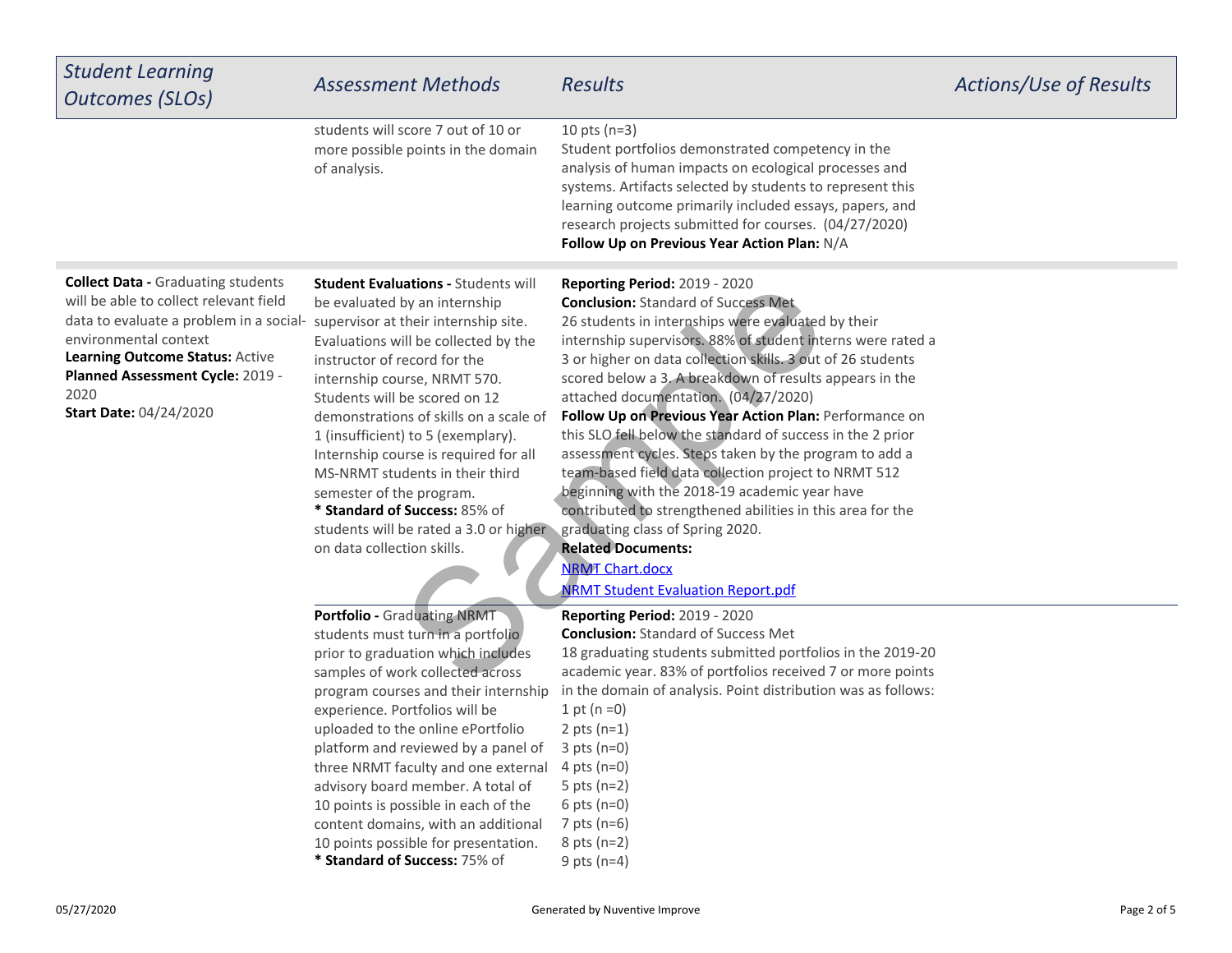| <b>Student Learning</b><br><b>Outcomes (SLOs)</b>                                                                                                                                                                                                                                                  | <b>Assessment Methods</b>                                                                                                                                                                                                                                                                                                                                                                                                                                                                                                                                        | <b>Results</b>                                                                                                                                                                                                                                                                                                                                                                                                                                                                                                                                                                                                                                                                                                                                                                                                                                                                                                                                                                                                                                                                                                                                                                                                                                          | Actions/Use of Results                                                                                                                                                                                                                                                                                                                                                                                                                                                                               |
|----------------------------------------------------------------------------------------------------------------------------------------------------------------------------------------------------------------------------------------------------------------------------------------------------|------------------------------------------------------------------------------------------------------------------------------------------------------------------------------------------------------------------------------------------------------------------------------------------------------------------------------------------------------------------------------------------------------------------------------------------------------------------------------------------------------------------------------------------------------------------|---------------------------------------------------------------------------------------------------------------------------------------------------------------------------------------------------------------------------------------------------------------------------------------------------------------------------------------------------------------------------------------------------------------------------------------------------------------------------------------------------------------------------------------------------------------------------------------------------------------------------------------------------------------------------------------------------------------------------------------------------------------------------------------------------------------------------------------------------------------------------------------------------------------------------------------------------------------------------------------------------------------------------------------------------------------------------------------------------------------------------------------------------------------------------------------------------------------------------------------------------------|------------------------------------------------------------------------------------------------------------------------------------------------------------------------------------------------------------------------------------------------------------------------------------------------------------------------------------------------------------------------------------------------------------------------------------------------------------------------------------------------------|
|                                                                                                                                                                                                                                                                                                    | students will score 7 out of 10 or<br>more possible points in the domain<br>of data collection.                                                                                                                                                                                                                                                                                                                                                                                                                                                                  | 10 pts $(n=3)$<br>Student portfolios demonstrated competency in the<br>collection of field data. Artifacts selected by students to<br>represent this learning outcome primarily included group<br>projects, research projects, and internship work products.<br>(04/27/2020)<br>Follow Up on Previous Year Action Plan: The team-based<br>field data collection project added to NRMT 512 was<br>frequently used by students in this cohort as an artifact for<br>the portfolio, further indicating its value for students in<br>developing this learning outcome.                                                                                                                                                                                                                                                                                                                                                                                                                                                                                                                                                                                                                                                                                      |                                                                                                                                                                                                                                                                                                                                                                                                                                                                                                      |
| Formulate a Plan - Graduating<br>students will be able to formulate a<br>plan which incorporates alternative<br>solutions to complex problems in a<br>social-environmental context<br>Learning Outcome Status: Active<br>Planned Assessment Cycle: 2019 -<br>2020<br><b>Start Date: 04/24/2020</b> | <b>Student Evaluations - Students will</b><br>be evaluated by an internship<br>supervisor at their internship site.<br>Evaluations will be collected by the<br>instructor of record for the<br>internship course, NRMT 570.<br>Students will be scored on 12<br>demonstrations of skills on a scale of<br>1 (insufficient) to 5 (exemplary).<br>Internship course is required for all<br>MS-NRMT students in their third<br>semester of the program.<br>* Standard of Success: 85% of<br>students will be rated a 3 or higher<br>on ability to formulate a plan. | <b>Reporting Period: 2019 - 2020.</b><br><b>Conclusion: Standard of Success Not Met</b><br>26 students in internships were evaluated by their<br>internship supervisors. 50% of student interns were rated a<br>3 or higher on ability to formulate a plan. 13 out of 26<br>students scored below a 3. A breakdown of results appears<br>in the attached documentation. Our students have<br>performed below the standard on this learning outcome<br>since the beginning of this assessment in 2016-17.<br>Modifications to curriculum and pedagogy have not been<br>successful in better preparing students to formulate a plan<br>in an applied setting. Discussions with internship<br>supervisors indicate that students struggle to produce a<br>clear plan unless given specific instructions. (04/27/2020)<br>Follow Up on Previous Year Action Plan: Program faculty<br>have added course assignments and additional lecture time<br>dedicated to how to create and document resource plans in<br>NRMT 548 Natural Resources Policy and Planning. However,<br>the results do not suggest these have significantly impacted<br>performance.<br><b>Related Documents:</b><br><b>NRMT Chart.docx</b><br><b>NRMT Student Evaluation Report.pdf</b> | Action/Use of Results: The NRMT<br>curriculum committee met to<br>review a curriculum map for the<br>program and identified two<br>additional required courses where<br>content related to the SLO can be<br>added. NRMT 520 will add a case<br>study problem which will include a<br>planning component. NRMT 524<br>will adopt a new textbook which<br>includes a chapter on policy and<br>planning for forest management.<br>The changes will be implemented<br>beginning Fall 2020. (04/27/2020) |
|                                                                                                                                                                                                                                                                                                    | <b>Portfolio - Graduating NRMT</b><br>students must turn in a portfolio<br>prior to graduation which includes<br>samples of work collected across                                                                                                                                                                                                                                                                                                                                                                                                                | Reporting Period: 2019 - 2020<br><b>Conclusion: Standard of Success Not Met</b><br>18 graduating students submitted portfolios in the 2019-20<br>academic year. 67% of portfolios received 7 or more points                                                                                                                                                                                                                                                                                                                                                                                                                                                                                                                                                                                                                                                                                                                                                                                                                                                                                                                                                                                                                                             | Action/Use of Results: The NRMT<br>curriculum committee met to<br>review a curriculum map for the<br>program and identified two                                                                                                                                                                                                                                                                                                                                                                      |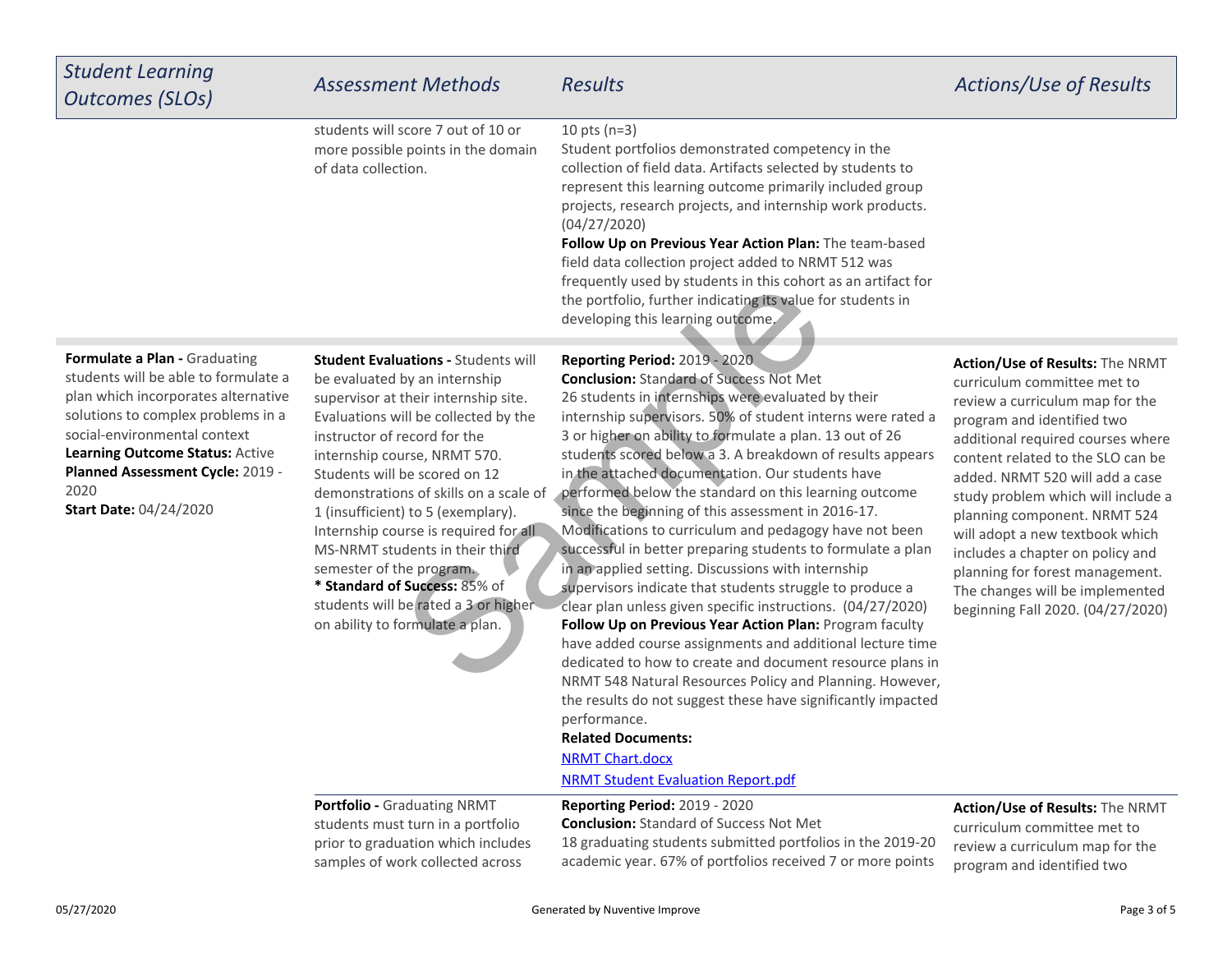## *Student LearningOutcomes (SLOs)*

6 pts (n=0)7 pts (n=9)8 pts (n=3)9 pts (n=0)

in the domain of analysis. Point distribution was as follows:

**\* Standard of Success:** 75% of students will score 7 out of 10 or more possible points in the domainprogram courses and their internshipexperience. Portfolios will be uploaded to the online ePortfolio platform and reviewed by a panel ofthree NRMT faculty and one externaladvisory board member. A total of10 points is possible in each of the content domains, with an additional10 points possible for presentation.

of plan formulation.

1 pt  $(n = 0)$  2 pts (n=1)3 pts (n=0) 4 pts (n=3)5 pts (n=2)

**Follow Up on Previous Year Action Plan:** This learningoutcome continues to be a spot of weakness for the program. Course assignments added to NRMT 548 were rarely used as artifacts for this SLO, suggesting their limitedutility to students in demonstrating this skill.10 pts (n=0)Student portfolios did not demonstrate competency in thelearning outcome. Artifacts selected by students to represent this learning outcome primarily included researchprojects and internship work products. Plan content included was rated higher for organization of information but lower for quality of solutions presented. (04/27/2020)Since for presentation. 8 pts (n=3)<br>
Samples of the second between the domain student portfolios did not demonstrate co<br>
lation.<br>
Samples in the domain student portfolios did not demonstrate co<br>
lation.<br>
lation and the do

### **Effectively Communicate -**

**Learning Outcome Status:** Active **Planned Assessment Cycle:** 2019 -2020 **Start Date:** 04/24/2020Graduating students will be able to effectively communicate conceptualand quantitative information withaudiences of diverse backgrounds

**\* Standard of Success:** 85% of **Student Evaluations - Students will** be evaluated by an internship supervisor at their internship site.Evaluations will be collected by theinstructor of record for the internship course, NRMT 570.Students will be scored on 12 demonstrations of skills on a scale of1 (insufficient) to 5 (exemplary).Internship course is required for allMS-NRMT students in their thirdsemester of the program.

 students will be rated a 3 or higheron communication skills.

**Portfolio - Graduating NRMT** 

**Reporting Period:** 2019 - 2020

**Follow Up on Previous Year Action Plan:** N/A **Conclusion:** Standard of Success Met26 students in internships were evaluated by their internship supervisors. 88% of student interns were rated a3 or higher on analytical skills. Only 3 out of 26 students scored below a 3. A breakdown of results appears in the attached documentation. Our students are consistently scored well in this area, demonstrating competency incommunication. (04/27/2020)

### **Related Documents:**

[NRMT Chart.docx](https://tamuc.improve.nuventive.com:443/tracdat/viewDocument?y=coESzJEcBYNL)

[NRMT Student Evaluation Report.pdf](https://tamuc.improve.nuventive.com:443/tracdat/viewDocument?y=PPaTedGEqRZ9)

**Reporting Period:** 2019 - 2020

additional required courses where content related to the SLO can be added. NRMT 520 will add a case study problem which will include aplanning component. NRMT 524 will adopt a new textbook which includes a chapter on policy and planning for forest management.The changes will be implementedbeginning Fall 2020. (04/27/2020)